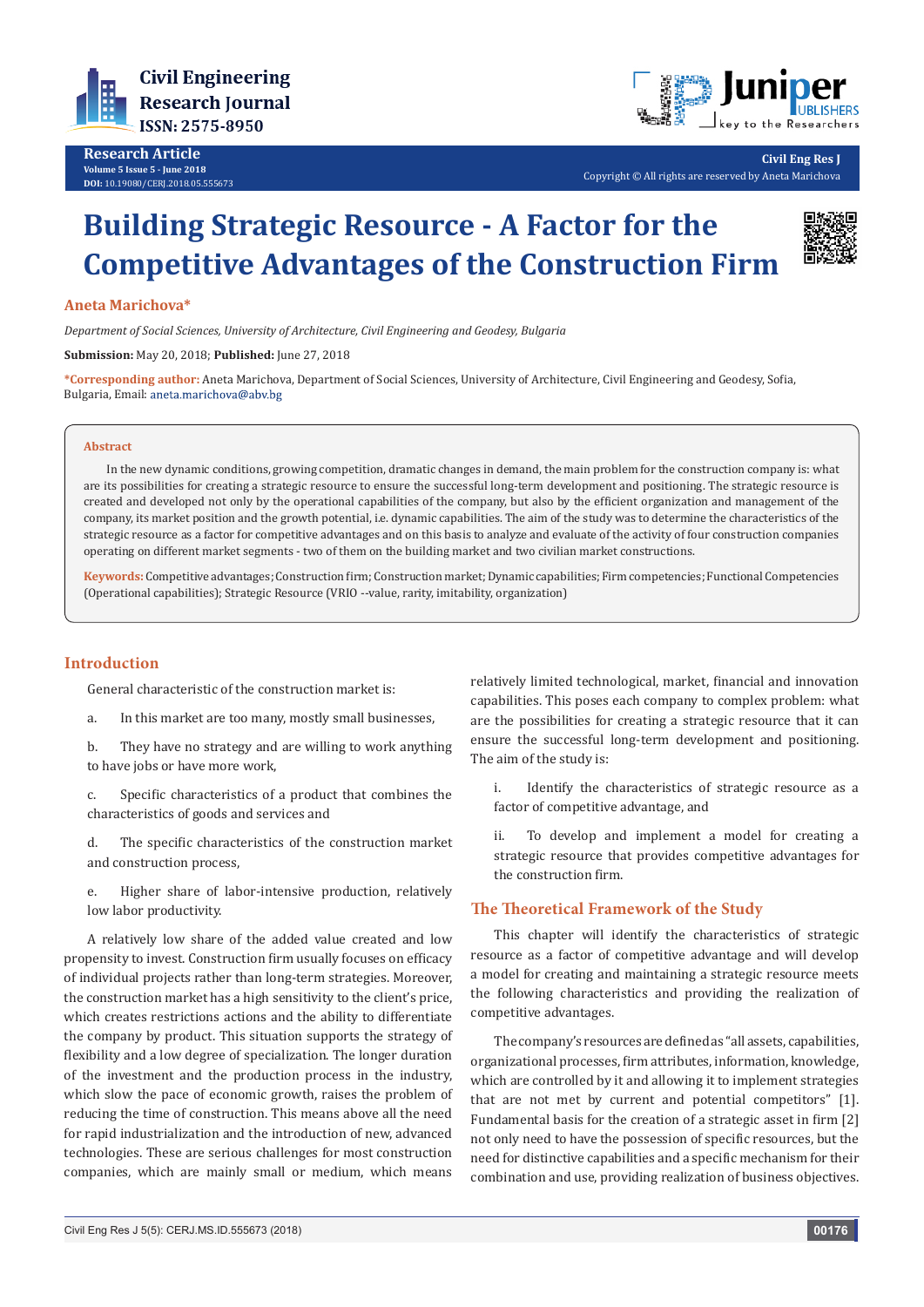Not all resources are strategic assets or critical resources [3], but only those who identify and develop distinctive competence of the company. Distinctive competencies of the company are "related to the collective knowledge of the organization, coordination skills to produce products and integration of different technological levels" [4]. In the resource-based theory that is associated with the possibilities firm to create a resource that meets the four characteristics - value, rarity, difficult to imitate (imitability) and without substitutes (no substitute) (VRIN-frame). Resourcebased theory is developed on the idea that every company has different resources, different arrangements that define its specific VRIO (value, rarity, imitability, organization) - framework that is a factor for the realization of sustainable competitive advantage.

In a dynamic external environment, the company must build up a system of opportunities that ensure effective change and reconfiguration of internal resources and competencies. These business opportunities related to changes in the business environment and its adaptation to them are defined as "dynamic capabilities" [5], that factor in building strategic resource (VRIO) and competitive advantage.

The author defines *dynamic capabilities as a complex, multidimensional structure of interrelated and complementary specific activities in the firm which include its ability to identify and analyze the need for changes, to develop its own system of solutions for the reconfiguration of functional competencies in response to changes in the external and internal environment and to apply the necessary actions purpose of adapting to them*. The company's ability to monitor changesin the external environment,to assess opportunities and threats to develop andlearning (absorption, assimilation, use of new knowledge) are defined as *dynamic capabilities of second level*. They are directly related to the dynamics of the environment in which it operatesare a function of the senior management team. The ability of the company to implement a process of integrating, coordinating, and reconfiguring internal resources is defined as *dynamic capabilities of first level.* They are linked to the internal organization and are developed by expanding and improving managerial capabilities. Dynamic capabilities of second level affect dynamic capabilities of first level and reconfigure business competencies to respond to changes in the external environment.

*Functional competences* (market, technology, innovation, organizational and managerial competencies) are defined as zero-order opportunities that ensure the company's operational efficiency. They have common characteristics but specific conditions of application (as a result of the development dynamic capabilities of second and first level), which can only provide effective organization and realization of the company goals.

The relationship between different levels of dynamic capabilities is accomplished through complex transformation mechanisms, converting, changing opportunities from a lower order into higher order options, and vice versa. Dynamic capabilities of second and first level help the company expand, change, and reconfigure its existing functional competencies into new, which better respond to changes in the environment and provide more efficient use of existing resources. Therefore, each component of dynamic capabilities is different, unique, and offers a specific way to reconfigure functional competencies and create new ones. The mechanism through which to integrate knowledge, skills and create new competences, develops and creates new strategic opportunities and resources. They are mainly related to the development of intangible assets-learning in the organization andin particular, solving the problemto better coordinate different product skills and integrate the flow of technological knowledge.

Dynamic capabilities have no direct, but an indirect link with the realization of competitive advantages and performance. They are above all, organizational capabilities that can provide competitive advantages (including long-term) of the company, with one basic requirement: to apply earlier, more perceptive and more effective than managers. Their role is related to a change in functional competencies and the existing resource base, which changes the final production result and the position of the company in response to changes in the environment and ensures the building of competitive advantages for the company. Therefore, functional competencies have a role as a mediator between dynamic capabilities and performance.

Dynamic capabilities have value for the company only if they are created strategic resource that maintains and increases its advantages over competitors - current and potential. The goal of any firm is to build a dynamic capabilities and on this basis, creating a unique and difficult to imitate resources - VRIO, as a major factor in realizing competitive advantages and performance and which must comply with the following characteristics [6]:

a. The resource has a high value if the company has the ability to monitor changes in the external environment, to assess the opportunities and threats to development, learning and absorption, assimilation, use of new knowledge, i.e. building dynamic capabilities of the second level. This allows the firm to make effective use of changes in the external environment and develop your product or service in any part of the creation of value chain and establish that a particular part of this chain creates a higher value than the next best competitor.

b. The resource is difficult to imitation, when the firm carried out a process of integration, coordination, and reconfiguration, i.e. building dynamic capabilities of first level under the influence of the dynamic capabilities of the second level. The mechanism by which integrate knowledge, skills and creating new skills is unique specific to each company. The competitive firms are discouraged and continue to work on the famous novel way can not find another good enough new way of solving a problem and put up with lower profits.

c. The resource is unique because it built dynamic capabilities of first and second level help the company to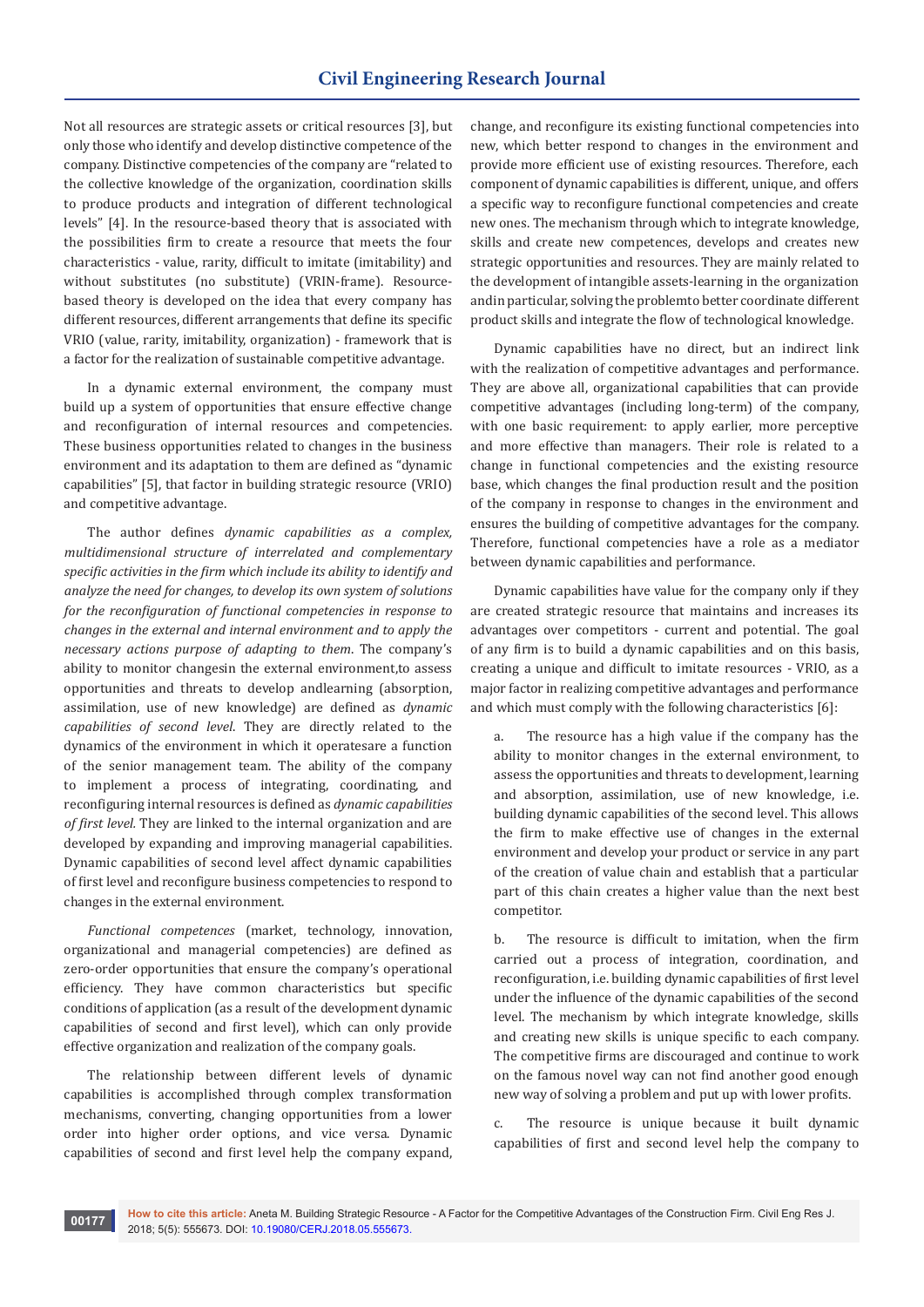expand, modify and reconfigure its existing operational capabilities or functional competencies in new ones which respond better to changes in the environment. The relationship between different levels of dynamic capabilities is carried out through complex and specific to each company transformation mechanisms that transform and develop dynamic capabilities of lower-order in capabilities of higherorder and back.

d. The organization of the company allows the use of valuable, rarity and difficult to imitate resources because they lack the necessary firm competencies and management skills for effective transformation of resources into the desired end result, and there is an effective system for customer feedback and opportunities for continuous improvement their service, effective management and control of bottom-up, which includes budgeting and reporting activities throughout the hierarchical corporate organization, an effective system for

stimulating human resources, which includes cash and noncash incentives and quality control.

e. The general conclusion that sustainable competitive advantage is a function of the simultaneous execution of the four characteristics of the company's resources and only this combination provides the realization of company goals - higher profit compared with the average in the industry. Characteristics of strategic resources suggest that it can be created in two ways: to be proprietary and integrated in a single company or be established with the participation of companies in the vertical supply chain.

These theoretical formulations can be summarized in the following model: **"Firm Resources and Competencies - Strategic Resource (VRIO) - Competitive Advantages and Performance"** (Figure 1) and the definition of these hypotheses will be tested in the empirical study:



**Hypothesis 1:** The development of firm resources and competencies have a strong positive impact on the building strategic resource (VRIO).

**Hypothesis 1a:** Dynamic capabilities (of second and first level) have a positive influence on the building strategic resource (VRIO) in the firm.

**Hypothesis 1b:** The functional competencies (or operational capabilities) have rights regarding the building strategic resource (VRIO) in the firm.

**Hypothesis 2:** The established strategic resource (VRIO) has a strong positive impact on the realization of competitive advantage and performance.

# **Application of Theoretical Framework and Hypothesis Testing**

In this chapter of the study, the developed model is applied to analysis and evaluation of the strategic resource, created in four construction companies, working on the construction market in Bulgaria and will be tested two hypotheses. This study is exploratory, seeking evidence of the ability of a construction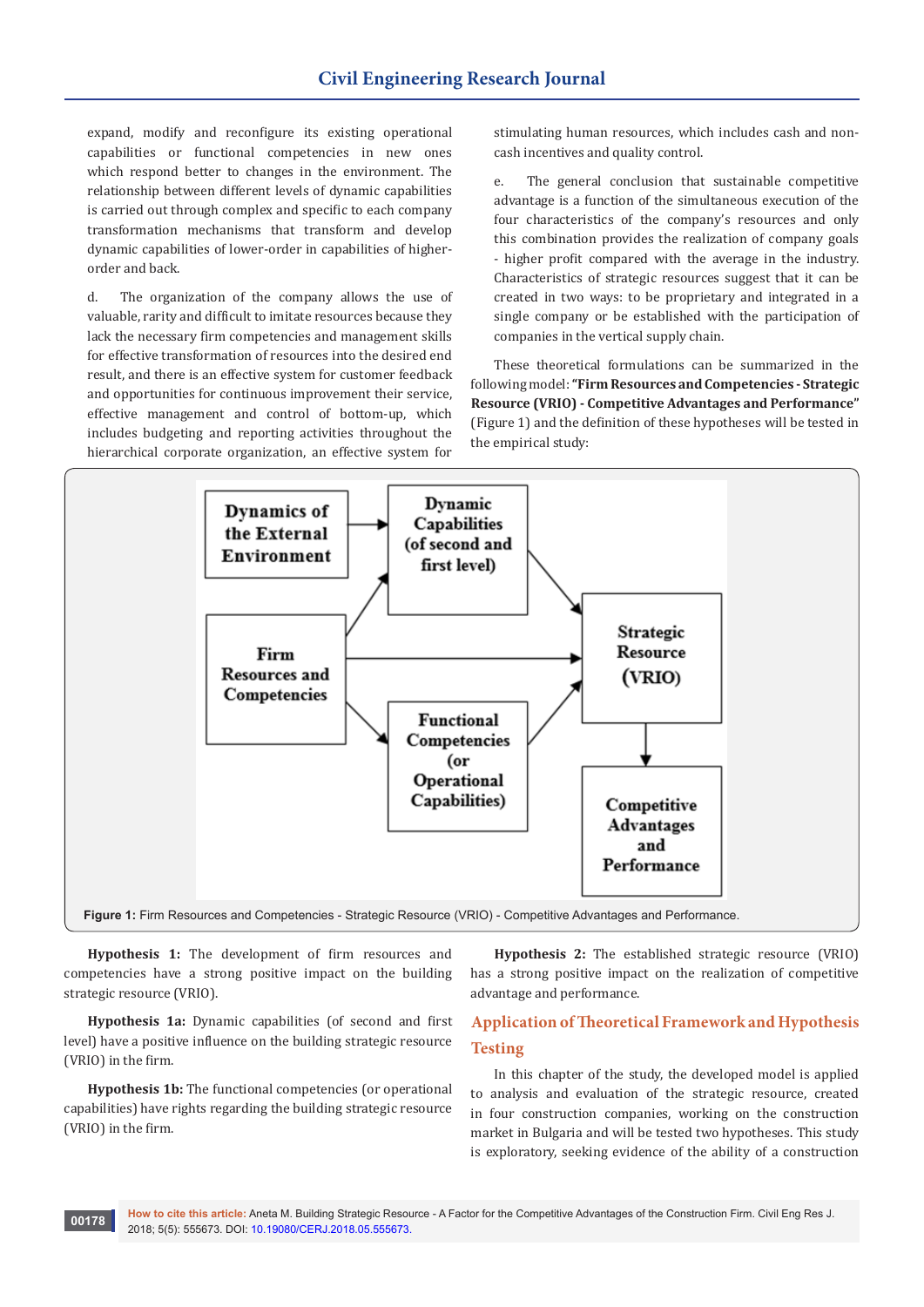company to establish and maintain strategic assets in order to create competitive advantage and corporate goals.

#### **The experimental method and restrictive conditions**

Companies that have been studied are included in "top 20" of the construction market in Bulgaria and working various market segments. Two of them are market leaders in civil engineering, and the other two are working and have a leading position in the market of building construction. Surveyed companies have varying degrees of diversification or specialization in the relevant market segment, a different range of activities (considered as a three-stream supply of raw materials, design and construction), different story, different spatial localization, a different business model. They are selected on the basis of two criteria:

a. They have a system as a strategic resource that is used effectively to realize the company's goals, to adapt to the external environment and created a business model that provides a lean organization, management and continuous accumulation of knowledge and experience in people and the company.

b. Resources are mobile and all companies have similar resources, but only given company has an asset resulting from a unique combination and organization of its internal resources, which offset the impact of external forces and successfully positioned the defined market or market segment or niche. The selected firms have different strategies, because they have different operational capabilities related to production, different dynamic capabilities related to the organization and management of the company, different market positioning and other growth opportunities.

Exploring the possibilities of the construction company to create a competitive advantage and performance by building Strategic Resource (VRIO) is made on analysis and evaluation of data collected from seminars, shared opinions, evaluations, experience of managers and employees in these companies, interviews, publications in specialized journals and financial statements of companies.

Collected and processed information allows an evaluation of the company's competence (unity of dynamic capabilities and operational capabilities) in the construction company and their strong positive connection with the establishment of a strategic resource of the firm (first hypothesis), the following indicators:

Dynamic capabilities (hypothesis 1a) were evaluated on the following criteria: established system of a system of monitoring, evaluation, learning, organization, management and reconfiguration resources.

ii. The operational capabilities or functional competencies (hypothesis 1b) were evaluated by the following criteria: history, mission, product, customer, production, range, technology, costs, prices, vertical links, market, competitive structure, market share, strategic management.

The second hypothesis was tested based on the analysis and evaluation of the financial performance of companies (revenues and profits, financial and economic profitability, financial leverage, total liquidity, the possibility of self-financing, financial leverage) and their dynamics over the past five years, as a function the realized competitive advantages of firms.

#### **Main results of the study**

The applied method in the study, allow the author to make the following conclusions (in restrictive conditions): The testing of hypothesis 1a proves that in all surveyed firms the dynamic capabilities of the second level to develop and apply by senior management team in a specific way, depending on the organizational structure of the company, established connection with the external environment, created analytical system of procedures, management skills and perceptions. They outline new guidelines for company development and growth, a function of changes in demand and technology, which usually has one of the most complex tasks. The management team carry out permanent monitoring, scan the dynamics of the environment and processing large amounts of information, which enable the detection of opportunities for development. Identification of new opportunities for the development of the company basis of a detailed survey of the impact of macro factors market and technological developments in the local and global level. On the construction market this process involves analysis and detection of latent demand, development of technologies, as well as analysis of state and regulatory mechanisms, general economic and social changes, requirements for environmental protection and others. On the micro level, the process of monitoring involves analysis of market structure and the level of competition, possible actions and reactions of competitive behavior, relationships with suppliers, opportunities to build vertical integrated systems, investments in research, etc.

The managers estimate that only the monitoring of the external environment is not enough, as it is possible, the need for change is induced and/or internal reasons of dissatisfaction with the company's position, the current state of resources, etc. The simultaneous monitoring and evaluation of external and internal environment allows to assessment the capabilities of the company to respond to external changes with the existing potential, or by extending or creating new configurations.

On the market for civil engineering, researched firms build their dynamic capabilities of first level through effective decentralized structure and effective relationships with a large number of companies - contractors and subcontractors. Firms have high image in society, with many well-known, recognizable brand as a result of history, experience, routine. Companies develop their personnel policy for proper selection, training and development of employees, creating skills, managing work teams, for successful solving tasks. The main factor is the system of incentives and motivation for each employee with a clear strategy for development: professional development and specialization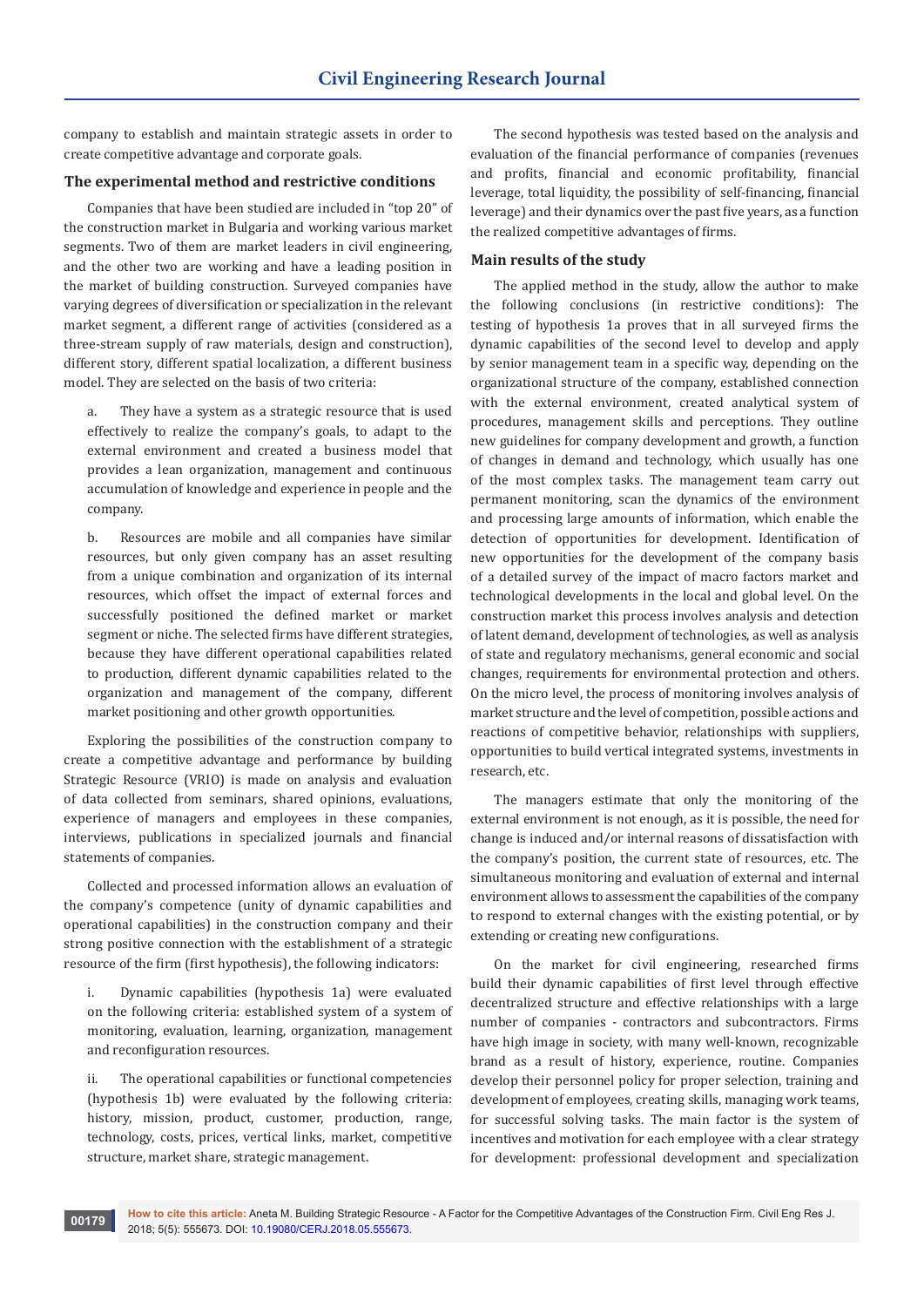for specific professional fields, as well as providing time and opportunity to improve their education and acquire higher qualifications, stimulating initiative.

Evaluation of operational capability (or functional competencies) in building strategic resource proves that the surveyed companies have large scale production, which enables economies of scale. Suppliers of raw materials are included in the complex structure of the company, and moreover it has stable longterm contracts with those who are outside, which allows realize and cash savings. The scope of activities includes - provision of materials, design, construction and investment. Companies use new, efficient, innovative technologies and development, transformation of knowledge, intangible assets that provide short term and high-quality sites. Leaderships position by constantly demonstrating innovative management in all business areas, as they do not just follow the latest trends in the construction industry and create them.

Testing of the second hypothesis suggests that firms have strong financial results, but with greater volatility of the firm with greater specialization. Economic profitability is higher than the average for the industry and the average interest rate, which is evidence of effective management decisions. There is a clear tendency to cover the liabilities and greater financial stability, opportunities to cover ongoing operations and own funding (over 50%), which is a very good indicator of construction, taking into account its specifics.

The evaluation Strategic Resource (VRIO) as a factor for creating competitive advantages in the market of civil construction, created on the basis of the existing dynamic capabilities and operational competencies or firm competencies developed proves:

a. Both companies have a unique resource, but with a different dimension: The first company is widely diversified and creates a product for all market segments and all customers of the construction market and the full range of activities, and the second company creates highly specialized, quality product based on years of experience and achieved high market efficiency of civil construction.

b. Both companies offer high added value for its customers as a result of economies of scale and cost optimization in the new dynamic conditions.

c. Both companies have a difficult to imitate resource, as the first firm, it is based on the construction market leadership, active cross-border activities and achieved success as a result of history, experience, reputation, innovation, and for the second firm - highly specialized production of high quality in all respects in accordance with the basic principles of engineering, security, technology, efficiency, aesthetics and functionality, protection of the environment and society.

d. A resource that has each of the two companies is not completely replaceable. What it does is replaceable: For the first company, strategic resource is a result on a large scale and comprehensive activity, which allows it to offer greater value to customers compared to competitors based on cost leadership, history, experience, reputation. For the second company strategic resource is developed on its ability to create unique, high quality and specialized products for the market of civil construction and unique access to classified information and building secret objects.

Therefore, we can summarize: both explored companies operating on the market of civil engineering have strategic resource that is valuable, rarity and difficult to imitate, and have the necessary organization and capacity, i.e. dynamic capabilities, allowing them to achieve sustainable competitive advantage and profit above the average for the industry/market in the long run.

On the market of building construction, the firms construct their dynamic capabilities of first level by decentralized management, which includes project managers, a separate structure associated with the development of new products, technical managers and other specialized units. Governor delegate rights management staff to achieve the objectives of quality, health and safety and the environment and requires all employees personally involved in achieving these goals. Skills and professionalism of every employee is a guarantee for the quality of the completed works. Strategic changes companies are focused on the development of intangible assets and innovation, opening new offices in different parts of the country, development of an integrated delivery system with the active participation of all actors in the construction process and the implementation of a set of activities to protect the environment.

The analysis of the operational capabilities as a factor in building strategic resource proves that the surveyed companies perform a wide range of activities in the field of building construction and real estate investments - design, development, implementation, testing, sales and property management, and production of construction materials. Firms offer unique solutions and create highly specialized product with high quality, covering all stages of production, focused on the wishes of the client.

The aim is always to their activities associated with excellent quality of service, personal commitment and loyalty to the client. For this purpose, they build long-term partnerships with its customers - large investors and households on the basis of honesty and integrity and customer feedback. Every firm tries to find the optimal solution for our clients and work so that they feel ownership of their staff to each individual project and the possibility of flexible solutions to each individual problem.

In recent years, the surveyed firms are moving to expand its activities in the guidelines relating to less investment in physical equipment, but require more intangible assets, which means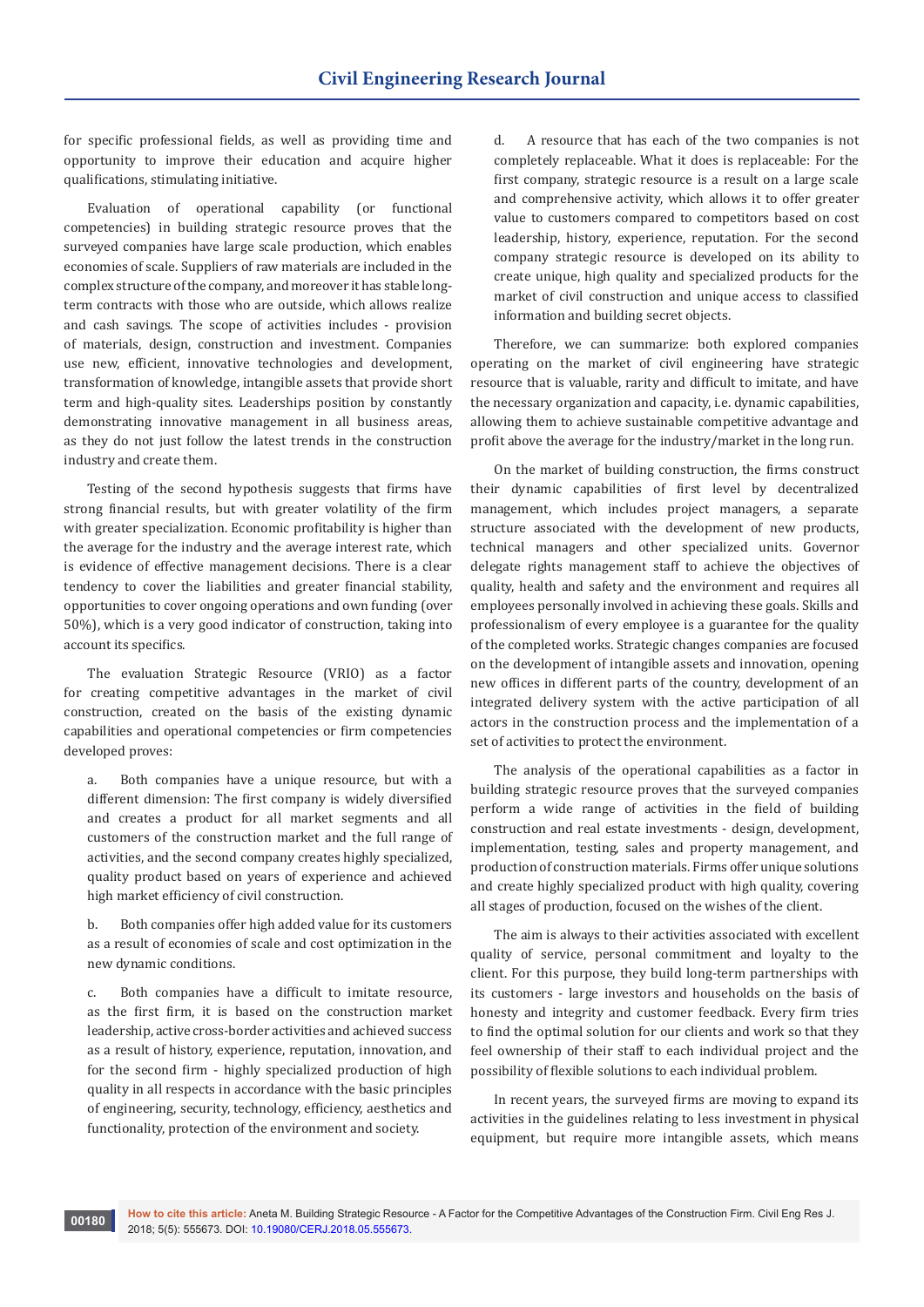implementing effective, innovative technologies and development of sustainable construction. They shall endeavor to apply the latest materials and technologies in construction based on the constant transformation of knowledge, exchange of information, which ensure realization of the desired results and optimization of processes in the company [7].

Testing of the second hypothesis proves that the financial performance of both companies have exclusive depending on cyclical fluctuations. All indicators have high values during the construction boom and falling during the crisis. A relatively short time, both companies managed to overcome the negative trend and to stabilize due solely created them strategic resource that makes them identifiable, recognizable and sought partners in this market. Realized economic profitability is above the industry average and above-average rate, which is a good indicator of the profitability of the market and effectiveness of managerial strategic decisions. Companies have good opportunities to cover current operations and even provide their own funding.

The evaluation of Strategic Resource (VRIO) as a factor for creating competitive advantages in the market of building construction proves:

a. Both companies have a unique resource as a result of the created highly specialized, quality products that meet the requirements of all customers and business partners. The difference comes down to the fact that the first firm to focus on the requirements of sustainable development and preservation of national cultural and historical heritage of Bulgaria and the second firm focuses on offering unique, flexible solutions covering the entire construction process and tailored to the individual wishes of each client.

b. Both companies offer high added value to its clients related to the creation of a differentiated product that includes the optimal solution for each individual client. First company directs its activities to continuously improve the quality product offerings and efficient use of scarce resources - material, human and financial resources, according to the needs of customers, and the second company, covering the full cycle of construction and investment process aims to create additional facilities its customers.

c. Both companies have a difficult to imitate resource based on quality, personal commitment and loyalty to the client. A major factor in the first firm is people with their experience, innovation, striving for personal improvement, which develops the capacity of the company. In the second firm relies on tradition and experience combined with high reputation and strong market positions.

d. A resource that has each of the two firms is not completely replaceable. What makes replaceable for first company is the result of partnerships with all customers and the increased role and importance the company attaches to human resources, which has its efforts on its ongoing development

and motivation, and for the second firm uniqueness resource is the result of history, experience, reputation and a wide range of activities [8].

We can summarize: both explored firms operating in the market of building construction have a strategic resource that is valuable, rarity and difficult to imitate, and have the necessary organization and capacity, i.e. dynamic capabilities, allowing them to achieve sustainable competitive advantage and profit above the average for the industry/market in the long run, as evidenced by the analysis of the financial data of companies (second hypothesis).

### **Conclusion**

To analyze and evaluate the capabilities of the construction company to create a strategic resource as a factor to create competitive advantages, the author applied a conceptual model **"Firm Resource and Competencies - Strategic Resource (VRIO) - Competitive Advantages and Performance"**. The author explores the activities of several companies working on a different market (civil and building construction market), offering different products to different customers. The selection of companies was made on the basis of two criteria: to have a strategy and that a different strategy. Basis for analysis and testing of the model, defined hypotheses and the conclusions is collected information for operational capabilities and dynamic capabilities, or firm competencies, financial data and strategic changes in order to adapt to the dynamics of the external environment. In their study proved:

a. On the market for civil engineering, rarity and high value resource for first firm is created on the basis of a broad and diversified product offered to all market segments, for all customers in the construction market and a full range of business, or (for the second company) highly specialized, quality product available in the market for civil engineering. Created a strategic resource in the two firms is the result of years of experience and achieved high efficiency. What makes resource companies difficult imitation and substitution is the development of dynamic capabilities - efficient organization, management, history, experience, reputation, innovation intangible asset - people, knowledge and systems.

b. On the market for building construction rarity and high value firm resources associated with the creation of a differentiated product that includes the optimal solution for each individual client. First company directs its activities to continuously improve the quality product offerings and efficient use of scare resources, according to the needs of customers, and the second company, covering the full cycle of construction and investment process aims to create additional facilities its customers by offering unique, flexible solutions tailored to the individual wishes of each client.

Both companies have a difficult to imitate and substitute resources, because it is based on quality, personal commitment and loyalty to the client. A major factor in the first company is